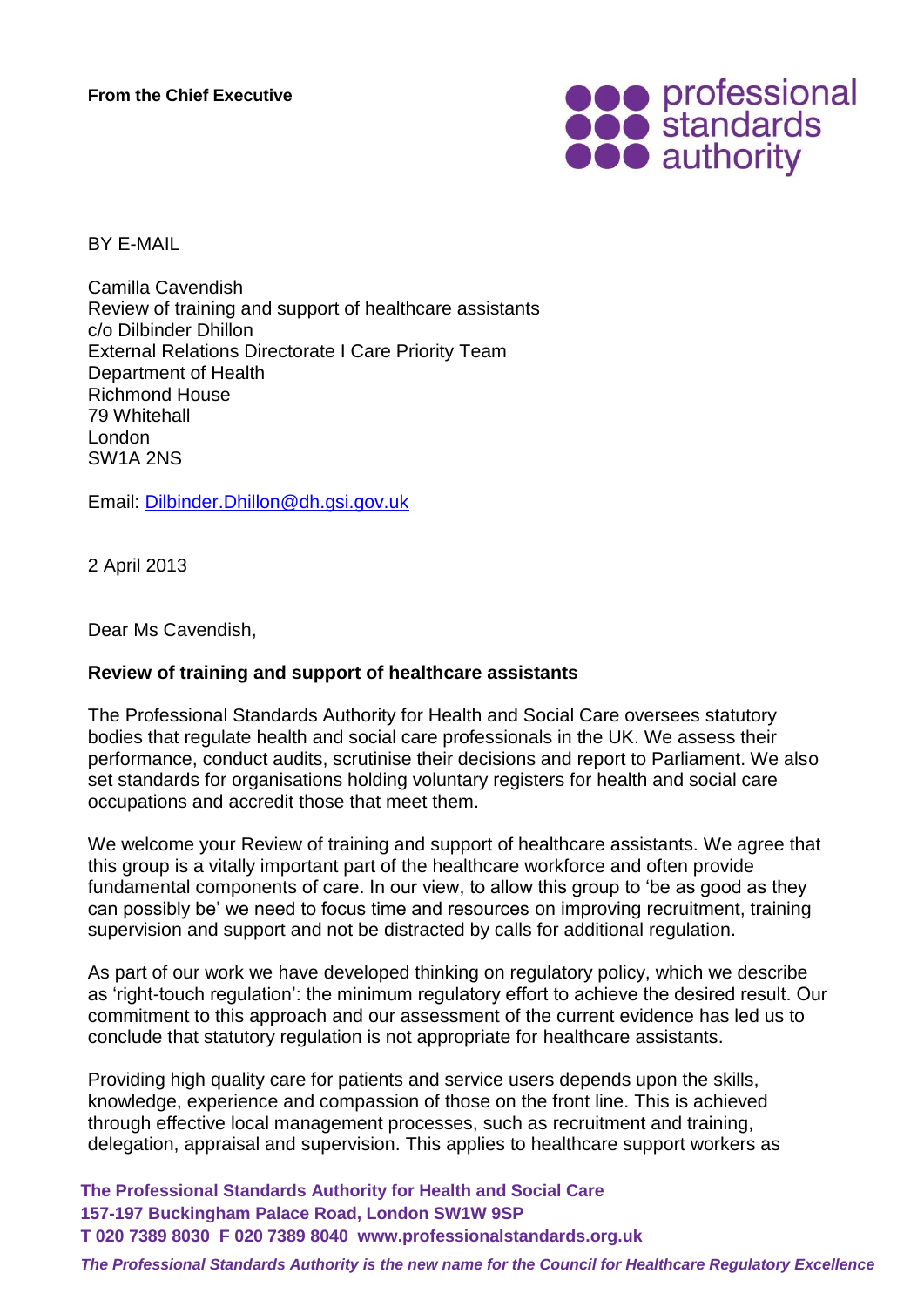much as to other groups in the workforce, such as doctors, physiotherapists, pharmacists and nurses. However healthcare assistants should always work under supervision of others and should not be required to exercise autonomous decision-making, which is the hallmark of professional responsibility.

Professional regulation therefore provides a point of contrast between these two groups. For doctors, physiotherapists, pharmacists and nurses, and others, the risks associated with practice demand that they are individually regulated. These statutory obligations provide for a common training and qualification route to the register, mandatory continuing professional development, as well as a mechanism for dealing with concerns about poor practice and misconduct. However, statutory regulation is not an essential prerequisite for good training and support and in our view not necessary to improve the training and support available to healthcare assistants.

We have observed that the debate around the role and contribution of healthcare assistants is strongly influenced by a number of prevailing opinions and preconceptions that may be misinformed. For that reason, we would urge the Review to consider the research evidence base that has emerged over the last few years, funded by the National Institute of Health Research and its predecessor bodies. <sup>i</sup> These findings are helpful in unravelling the nature and complexities of healthcare assistant roles, the characteristics and demographics of the workforce, the value added to high-quality patient-centred care, and good practice in training, supporting and developing these staff.

There is a pressing need to establish clearer and more constructive definitions of the healthcare assistant workforce. Healthcare assistants are often characterised as a large and homogenous group in the workforce, whereas experience and research evidence tells a different story.<sup>ii</sup> A more accurate and detailed definition of the variety of healthcare assistant role and skill mix is required if we are to improve recruitment, training and support. We also need to recognise the place these workers have in the overall employment market, their relatively low pay and high turnover.

Following this, we need to establish why current mechanisms to recruit, train and support healthcare assistants are not working satisfactorily. There are various levers – regulatory, contractual, good practice, public commitment - that influence the training and support that healthcare assistants ought to receive to allow them to fulfill their role successfully. These levers act on different relationships – between the individual healthcare assistant and their professionally regulated colleagues, between the assistant and the employer, and between the employer and other organisations. The details of the levers associated with each relationship are described in the table below. We have focused our analysis on the contractual and regulatory systems operating in England's NHS.

| <b>Relationship</b>                                     | Provision for training and support for healthcare<br>assistants                                                                                                                           |
|---------------------------------------------------------|-------------------------------------------------------------------------------------------------------------------------------------------------------------------------------------------|
| Healthcare assistant<br>- Employer/Service<br>Providers | <b>NHS Constitution (2010)"</b><br>The NHS commits to provide all staff with clear roles and<br>responsibilities and rewarding jobs<br>The NHS commits to provide all staff with personal |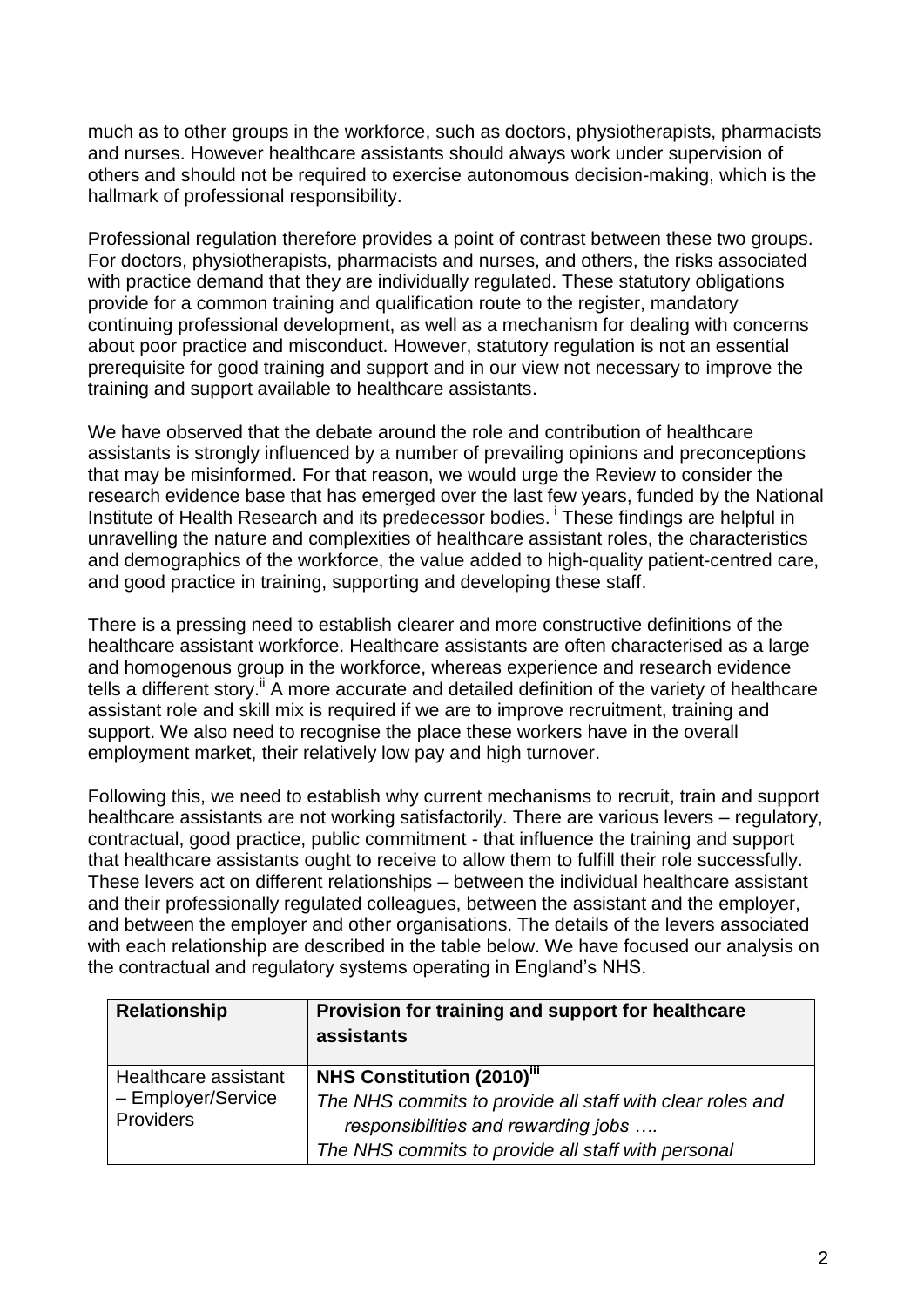|                                                                 | development, access to appropriate training for their                                                                                                                                                                                                                                                                                                                                                                                                                                                                                                                                                                                                                               |
|-----------------------------------------------------------------|-------------------------------------------------------------------------------------------------------------------------------------------------------------------------------------------------------------------------------------------------------------------------------------------------------------------------------------------------------------------------------------------------------------------------------------------------------------------------------------------------------------------------------------------------------------------------------------------------------------------------------------------------------------------------------------|
|                                                                 | jobs and line management support to succeed.                                                                                                                                                                                                                                                                                                                                                                                                                                                                                                                                                                                                                                        |
|                                                                 |                                                                                                                                                                                                                                                                                                                                                                                                                                                                                                                                                                                                                                                                                     |
|                                                                 | ACAS good practice on employer's duty of care <sup>iv</sup>                                                                                                                                                                                                                                                                                                                                                                                                                                                                                                                                                                                                                         |
|                                                                 | Requirements under an employer's duty of care are wide-<br>ranging and may manifest themselves in many different<br>ways, such as:<br>Clearly defining jobs and undertaking risk<br>assessments<br>• Ensuring a safe work environment<br>• Providing adequate training and feedback on<br>performance<br>• Ensuring that staff do not work excessive hours<br>• Providing areas for rest and relaxation<br>• Protecting staff from bullying or harassment, either<br>from colleagues or third parties<br>• Protecting staff from discrimination<br>• Providing communication channels for employees to<br>raise concerns<br>• Consulting employees on issues which concern<br>them. |
|                                                                 | <b>Cabinet Office guidance on Principles of Good</b><br><b>Employment Practice</b>                                                                                                                                                                                                                                                                                                                                                                                                                                                                                                                                                                                                  |
|                                                                 | Good practice to allow employers to be aware of best                                                                                                                                                                                                                                                                                                                                                                                                                                                                                                                                                                                                                                |
|                                                                 | practice in employment, including training, that secures                                                                                                                                                                                                                                                                                                                                                                                                                                                                                                                                                                                                                            |
|                                                                 | 'quality outcomes in the provision of public services'                                                                                                                                                                                                                                                                                                                                                                                                                                                                                                                                                                                                                              |
| Healthcare assistant<br>- professionally<br>registered staff in | Regulatory standards on delegation and management,                                                                                                                                                                                                                                                                                                                                                                                                                                                                                                                                                                                                                                  |
|                                                                 | for example, NMC Code:                                                                                                                                                                                                                                                                                                                                                                                                                                                                                                                                                                                                                                                              |
| multidisciplinary                                               | Work effectively as part of a team                                                                                                                                                                                                                                                                                                                                                                                                                                                                                                                                                                                                                                                  |
| teams                                                           | 24. You must work cooperatively within teams and                                                                                                                                                                                                                                                                                                                                                                                                                                                                                                                                                                                                                                    |
|                                                                 | respect the skills, expertise and contributions of your                                                                                                                                                                                                                                                                                                                                                                                                                                                                                                                                                                                                                             |
|                                                                 | colleagues                                                                                                                                                                                                                                                                                                                                                                                                                                                                                                                                                                                                                                                                          |
|                                                                 | 25. You must be willing to share your skills and                                                                                                                                                                                                                                                                                                                                                                                                                                                                                                                                                                                                                                    |
|                                                                 | experience for the benefit of your colleagues                                                                                                                                                                                                                                                                                                                                                                                                                                                                                                                                                                                                                                       |
|                                                                 | 26. You must consult and take advice from colleagues                                                                                                                                                                                                                                                                                                                                                                                                                                                                                                                                                                                                                                |
|                                                                 | when appropriate                                                                                                                                                                                                                                                                                                                                                                                                                                                                                                                                                                                                                                                                    |
|                                                                 | 27. You must treat your colleagues fairly and without                                                                                                                                                                                                                                                                                                                                                                                                                                                                                                                                                                                                                               |
|                                                                 | discrimination                                                                                                                                                                                                                                                                                                                                                                                                                                                                                                                                                                                                                                                                      |
|                                                                 | 28. You must make a referral to another practitioner                                                                                                                                                                                                                                                                                                                                                                                                                                                                                                                                                                                                                                |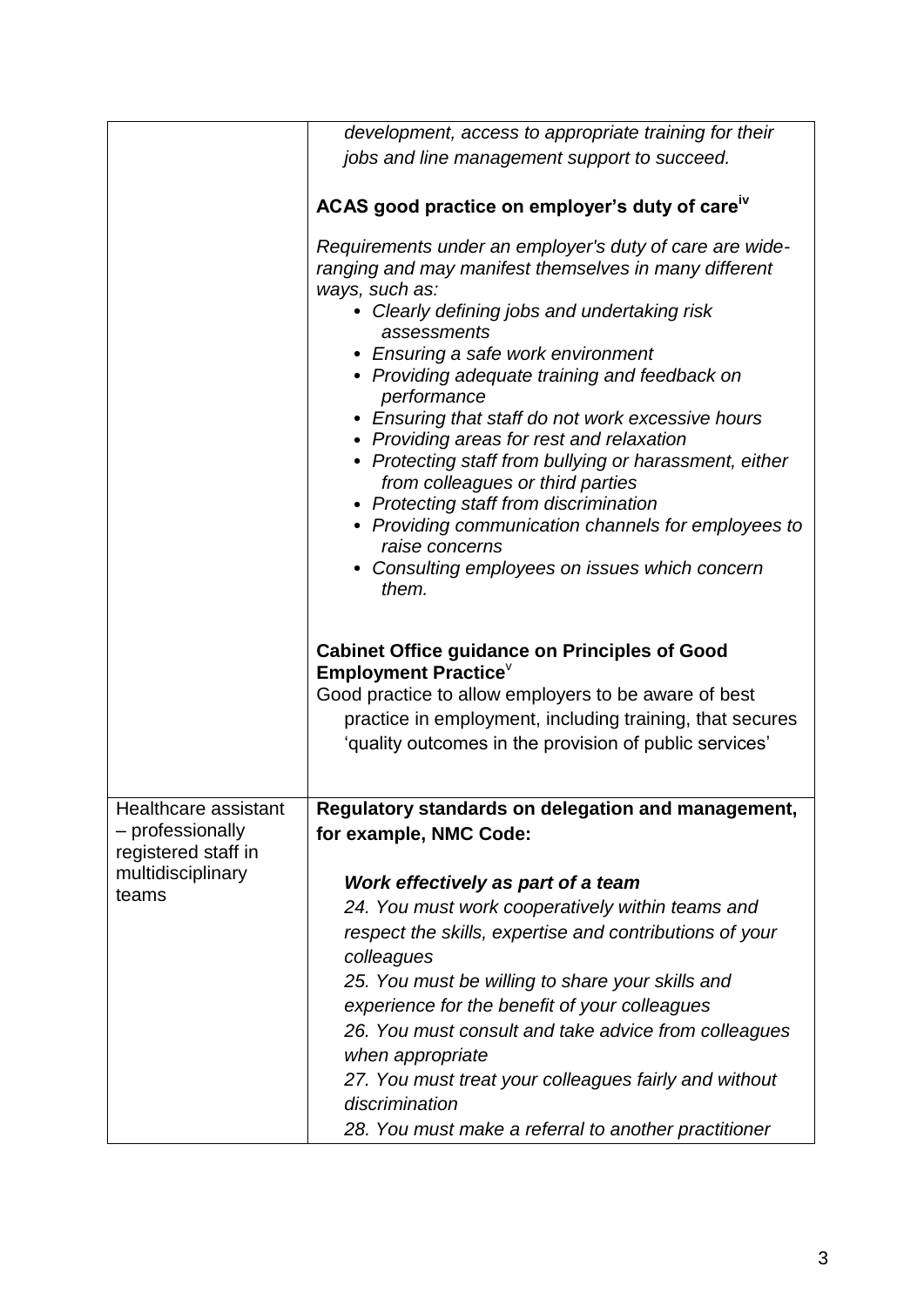|                                              | when it is in the best interests of someone in your care    |
|----------------------------------------------|-------------------------------------------------------------|
|                                              | Delegate effectively                                        |
|                                              | 29. You must establish that anyone you delegate to is       |
|                                              | able to carry out your instructions                         |
|                                              | 30. You must confirm that the outcome of any                |
|                                              | delegated task meets required standards                     |
|                                              | 31. You must make sure that everyone you are                |
|                                              |                                                             |
|                                              | responsible for is supervised and supported                 |
| <b>Employer/Service</b>                      | NHS standard contract clauses on staff                      |
| Provider-                                    | 23.2 The Provider shall have sufficient appropriately       |
| Commissioning                                | qualified and experienced medical, nursing and other        |
| organisation                                 | clinical and non-clinical Staff to ensure that the Services |
|                                              | are provided in all respects and at all times in            |
|                                              | accordance with this Agreement.                             |
|                                              | 23.3.2 The Provider shall ensure that the Staff possess the |
|                                              | appropriate qualifications, experience, skills and          |
|                                              | competencies to perform the duties required of them         |
|                                              | and to be appropriately supervised                          |
|                                              | 23.4 The Provider shall ensure that every member of         |
|                                              | Staff involved in the provision of the Services receives:   |
|                                              | 23.4.1 proper and sufficient continuous professional        |
|                                              | and personal development and training and                   |
|                                              | instruction                                                 |
|                                              |                                                             |
| <b>Employer/Service</b>                      | <b>CQC registration standards</b>                           |
| Provider - Care<br><b>Quality Commission</b> | Outcome 12: Requirements relating to workers: People        |
|                                              | should be cared for by staff who are properly qualified and |
|                                              | able to do their job.                                       |
|                                              | Outcome 13: Staffing: There should be enough members        |
|                                              | of staff to keep people safe and meet their health and      |
|                                              | welfare needs.                                              |
|                                              | Outcome 14: Supporting workers: Staff should be properly    |
|                                              | trained and supervised, and have the chance to develop      |
|                                              | and improve their skills.                                   |
|                                              |                                                             |
|                                              |                                                             |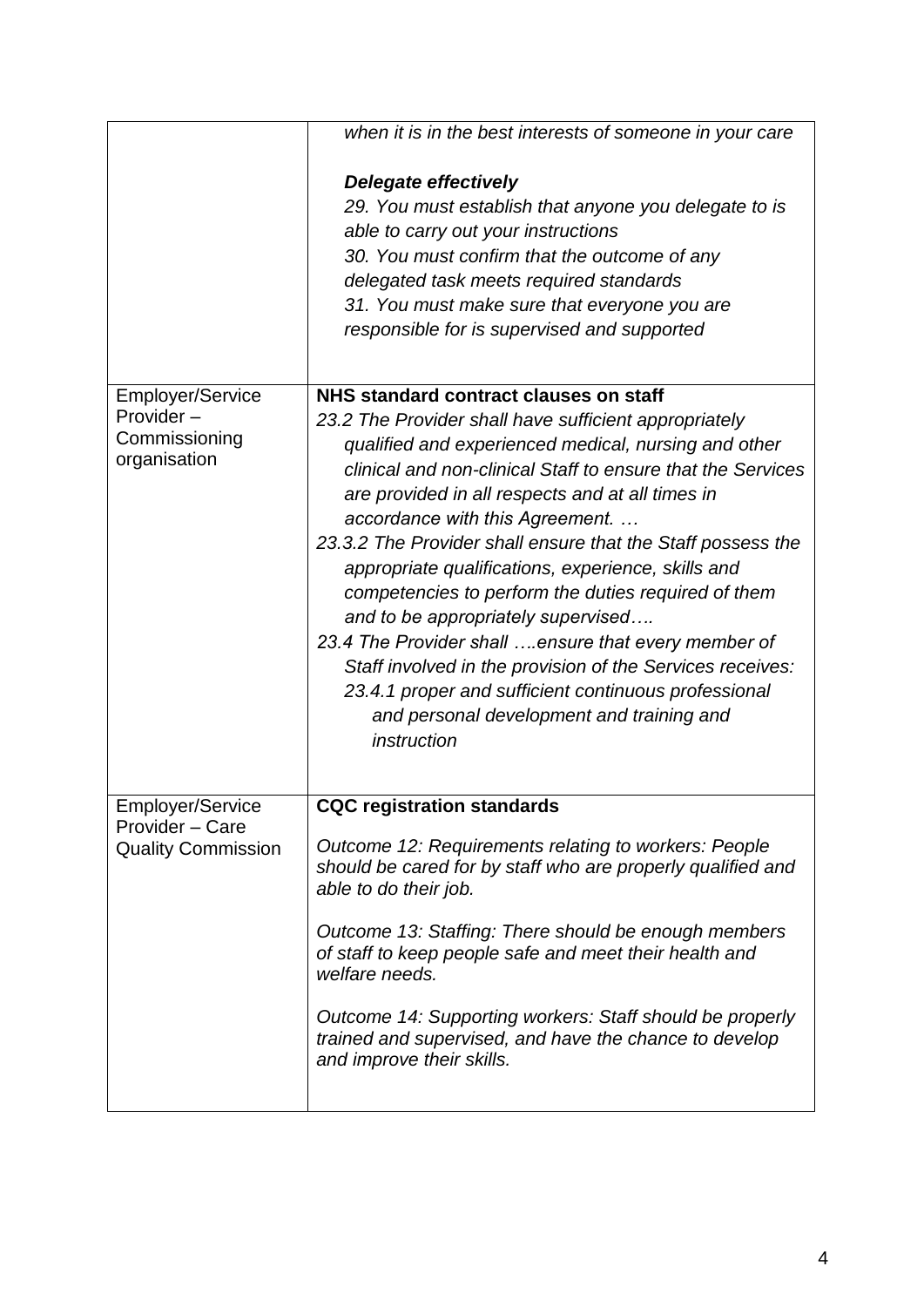There is clearly a range of levers operating at a number of different points in the system to allow for training and support of healthcare assistants, as a key part of the NHS workforce, that delivers high quality care. In our view it is essential that we understand where these levers work well so good practice can be actively shared, encouraged and supported across the country to deliver high quality care for all.

Given the central role played by the employer/service provider throughout these relationships, questions should be focused on understanding why some employers are not fulfilling their responsibilities to provide training, support and continuing development opportunities to their staff.

Recently published National Minimum Training Standards for Healthcare Support Workers and Adult Social Care Workers in England<sup>vi</sup> are aimed at the individual worker, describing 'the minimum you should know, irrespective of your individual work role'. The impact of these training standards would, in our view, be much greater if employers of healthcare assistants were provided with complementary guidance. This has happened in Scotland, where an explicitly employer-led approach to improve standards, training and induction for healthcare support workers has been adopted. The code of conduct and mandatory induction standards are complemented by a code of practice for employers, requiring a board-level sponsor to oversee compliance with the scheme. An independent evaluation of the pilot scheme found that it had the potential to improve patient safety and public protection.<sup>Vii</sup>

In closing, we would urge the Review to consider what opportunities are available to guarantee that employers, as service providers to patients and the public and as recruiters and managers of the healthcare assistant workforce, demonstrate good practice and fulfil their various commitments to recruit, train and support healthcare assistants. In our view this is key to delivering improvements quickly and locally and too often has been overlooked in recent debates.

We would be happy to discuss this further if you would find that useful.

Yours sincerely,

Hary Cayton

Harry Cayton **Chief Executive**

## References

1

<sup>&</sup>lt;sup>i</sup>[http://www.nhsconfed.org/Publications/Documents/SDO\\_Research\\_Digest\\_Issue1.pdf](http://www.nhsconfed.org/Publications/Documents/SDO_Research_Digest_Issue1.pdf)

<sup>&</sup>lt;sup>ii</sup> Kessler I, Heron P. 2010. NHS modernisation and the role of HCAs. British Journal of Healthcare Assistants

iii <http://www.nhs.uk/choiceintheNHS/Rightsandpledges/NHSConstitution/Pages/Overview.aspx>